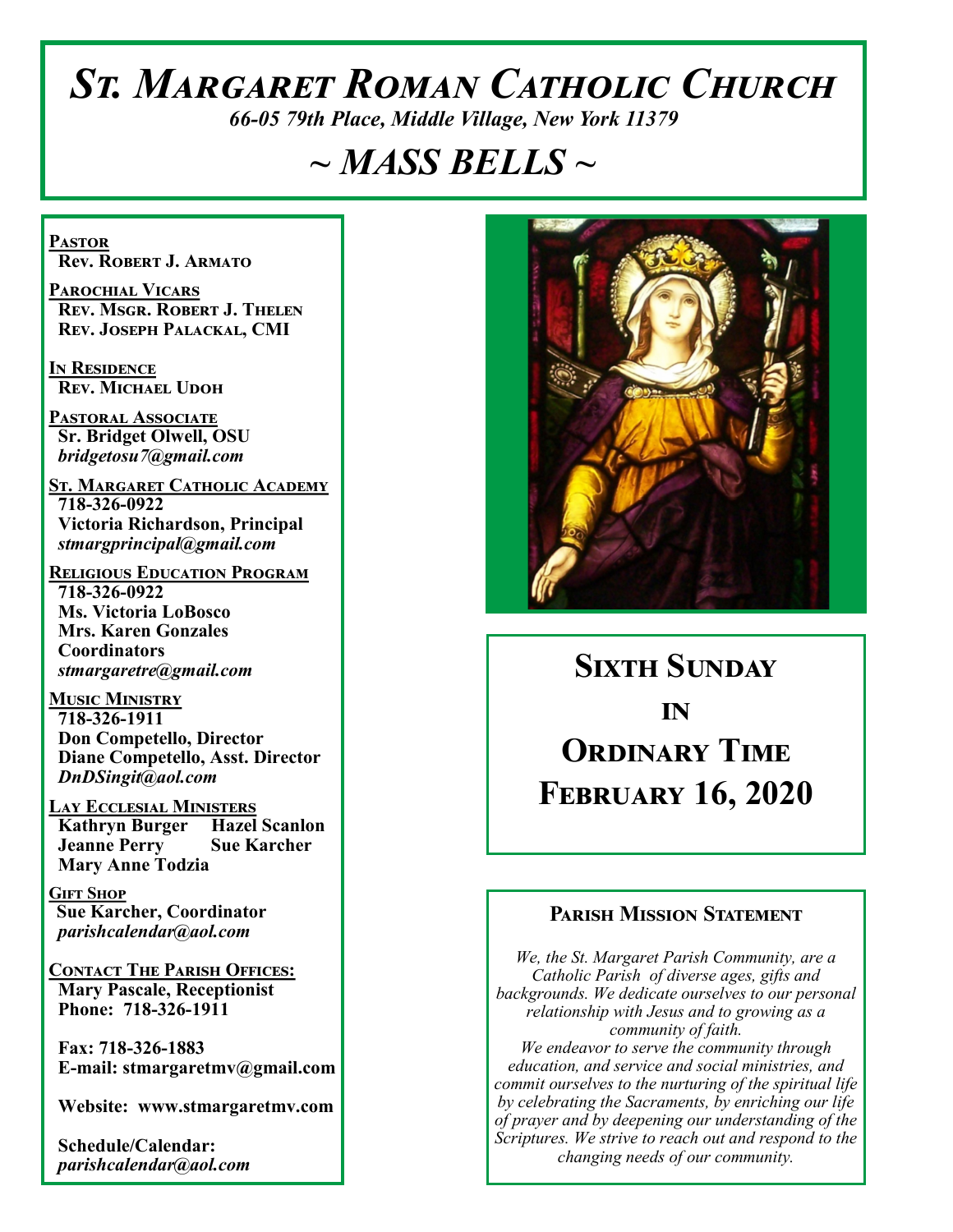## *MASSES FOR THE WEEK*

| SUN.<br>7:30<br>9:00 | <b>FEBRUARY 16 - SIXTH SUNDAY IN</b><br><b>ORDINARY TIME</b><br><b>William Roemmelt</b><br>Rose Carbornara/Giuseppe Valenza/<br>Daniele Bussa/Vito e Giuseppina Stabile<br>Giuseppa Barone/Filippo Amato/<br>Gaetana e Giovanni Caruso/ |
|----------------------|-----------------------------------------------------------------------------------------------------------------------------------------------------------------------------------------------------------------------------------------|
| 10:30                | Joseph & Kathryn Buscemi (ANNI)                                                                                                                                                                                                         |
| <b>NOON</b>          | People of the Parish                                                                                                                                                                                                                    |
| 5:00PM               | Aida Barker                                                                                                                                                                                                                             |
| MON.                 | <b>FEBRUARY 17 - PRESIDENTS DAY</b>                                                                                                                                                                                                     |
| 9:00                 | Odolino P. Criselogo                                                                                                                                                                                                                    |
| TUE.                 | <b>FEBRUARY 18 - WEEKDAY</b>                                                                                                                                                                                                            |
| 7:00                 | Anna & Guido Carosi                                                                                                                                                                                                                     |
| 9:00                 | John & Anna Rice                                                                                                                                                                                                                        |
| WED.                 | <b>FEBRUARY 19 - WEEKDAY</b>                                                                                                                                                                                                            |
| 7:00                 | Intention of Margaret Butler                                                                                                                                                                                                            |
| 9:00                 | Lottie & Stanley Andrzejewski                                                                                                                                                                                                           |
| THU.                 | <b>FEBRUARY 20 - WEEKDAY</b>                                                                                                                                                                                                            |
| 7:00                 | Steven Dominic Belviso (BIRTH)                                                                                                                                                                                                          |
| 9:00                 | Ida Viola                                                                                                                                                                                                                               |
| FRI.                 | <b>FEBRUARY 21 - ST. PETER DAMIAN</b>                                                                                                                                                                                                   |
| 7:00                 | Sr. Anne Werner, D.W.                                                                                                                                                                                                                   |
| 9:00                 | Rose Diglio                                                                                                                                                                                                                             |
| SAT.                 | <b>FEBRUARY 22 - THE CHAIR OF</b><br><b>SAINT PETER THE APOSTLE</b>                                                                                                                                                                     |
| 9:00                 | Collective: Joseph & Lena Mazzola/                                                                                                                                                                                                      |
| 5:00PM               | Samantha Barahona/Angelina Grillo/<br><b>Michael Putillo</b>                                                                                                                                                                            |
| SUN.                 | <b>FEBRUARY 23 - SEVENTH SUNDAY IN</b><br><b>ORDINARY TIME</b>                                                                                                                                                                          |
| 7:30<br>9:00         | John & Theresa Rice<br>Il Popolo Parrocchia/Giuseppe Valenza/<br>Giuseppina Dolce/Antonina Cilluffo/<br>Antonino, Filippa e Giovanni D'Aloisio/<br>Felicia Milazzo/Mariano e Lucia Sottile/<br>Gaetano Morreale/                        |
| 10:30                | <b>John Maunsell</b>                                                                                                                                                                                                                    |
| <b>NOON</b>          | Fire Lt. Kevin J. & William Pfeifer                                                                                                                                                                                                     |
| 5:00PM               | Daniel Fitzgerald                                                                                                                                                                                                                       |

### **THE RECTORY WILL BE CLOSED ON MONDAY, FEBRUARY 17 IN OBSERVANCE OF PRESIDENTS DAY MASS IS AT 9:00AM ONLY**

# **PARISH INFORMATION**

**Rectory Office Hours Monday - Friday - 9 am to Noon, and 1 pm to 5pm Tuesday & Wednesday evenings 5-7pm Saturday - by appointment Sunday - closed**

**CONFESSIONS** - Saturday, 4-4:45 pm or by appointment with a priest.

**NOVENA** to Our Lady of the Miraculous Medal Mondays after the 9am Mass.

#### **THE ROSARY AND DIVINE MERCY** devotion are prayed every morning in the church at 8:30am.

**BAPTISMS** take place on the 1st and 3rd Sundays of the month. Please call the rectory for an appointment and to register your child.

**WEDDINGS MUST** be scheduled at least six months in advance by appointment with a priest or a deacon. Please call the rectory office. For marriage preparation information visit www.pre-cana.org.

**THE ENGLISH CHOIR** rehearses on Tuesday, at 7 pm in the Church. Tenors and baritones needed!

**IL CORO ITALIANO** prattica ogni Domenica prima della Messa Italiana.

**THE YOUTH CHOIR** rehearses on Monday, from 6-7 pm in the Church. For more info, DnDsingit@aol.com

**BOY SCOUT TROOP #119** meets on Tuesdays from 7:15-9 pm in the Parish Hall. New members are welcome, age 10 1/2 & up. Call Mr. Krzewski, 718-894-4099.

**CUB PACK #119** meets on Mondays from 7-8:30 pm in the Parish Hall. New members welcome, age 6 to 10-1/2. Call Mr. Krzewski, 718-894-4099.

**SENIOR CITIZENS** meet every Wednesday at 12 Noon in the Parish Center.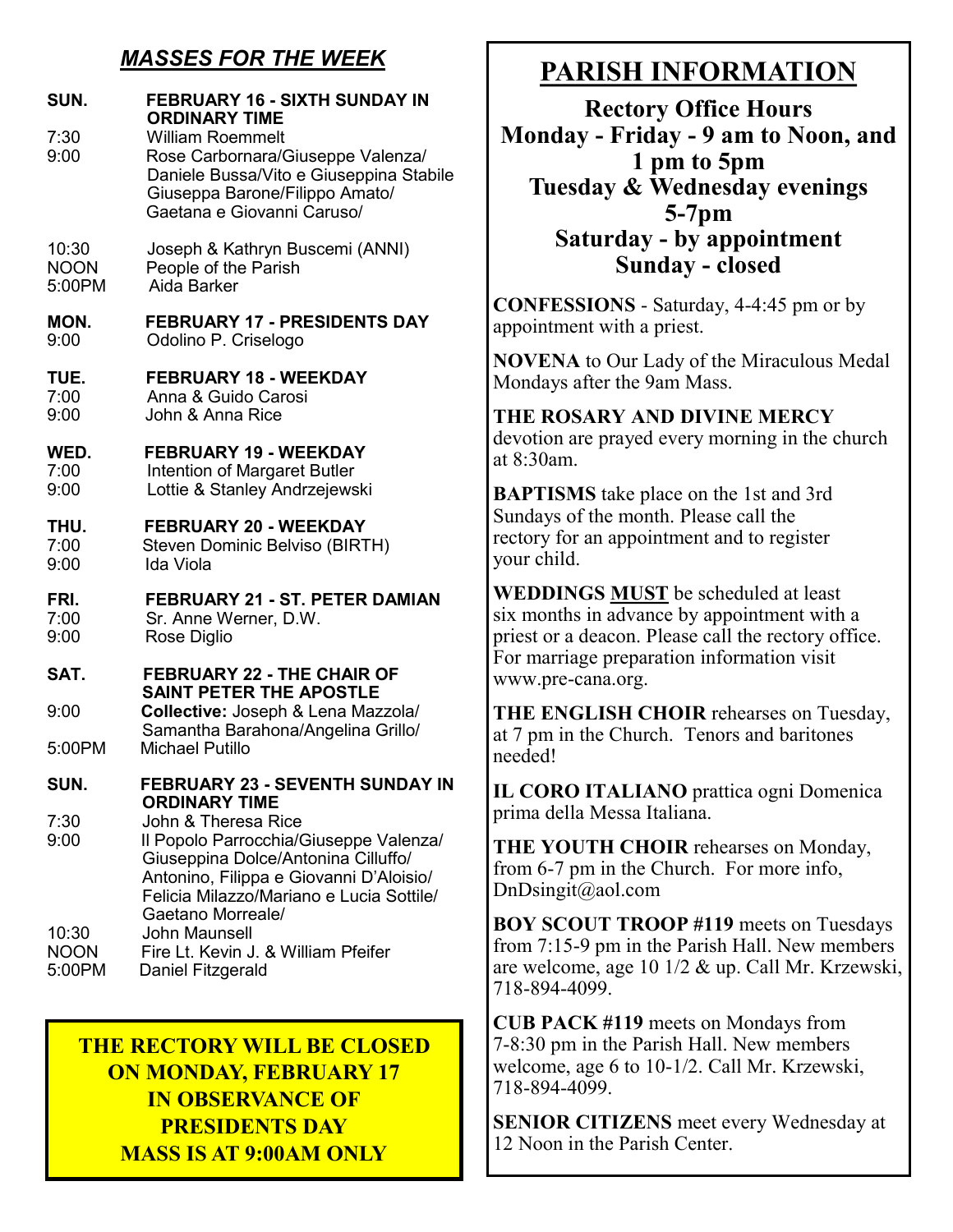# PLEASE PRAY FOR OUR SICK

Karen Guarascio, Connie Faccibene, Linda Frazier, Cari Ann Falk-LoBello, Glen Falk, Ronald Frazier, Robert Sabini, Lee Falk, Scott White, Baby McKinley Kelleher, Sean Harrison, Justin James Quirke, Elizabeth Ott, Mary Harrison, John Murphy, Anne McGinnis, Norma Voyer, Vicky Turato, Julio Pelaez, Maritza Gutierrez, Graciela Mora, Cindy Mulore, Salvatore Tuttolomondo, Gloria Mojica, Gloria Pemaj, Anne Gorian, Allen McConville, Joseph Simon, Jack Marchindiondo, The Scaturro Family, Louis Pitelli, Marion Caracciola, Giovanni Campo, Edward Stoltzenberg, Louis Pittelli, James Graff, Carol Arevalo, Immaculate Marge D'Elia, Jim O'Friscoll, Mary Rigovich, Matteo Sabini, Bob Biolsi, The Mojica Family, Msgr. Leonard Badia, Matthew Zender, Cathie Greulich, Joseph & Mary Augustine, Anthony Pittelli, Josephine Hartnett, Karen Schaefer, Jill Archbold, Fr. Paul Weirichs CP, Hannah Lehman, Deniel Wilson,

*The names will remain for 3 months, please call 718-326-1911 and ask for continued prayers.*

#### **Prayer Requests**

**Pray for vocations to the Priesthood and Religious Life.** 

**Please pray for our men and women from our Parish serving in the defense of our country: Lt. Col. Thomas Frohnhoefer Sgt. Robert A. Domenici** 



#### *WE RECALL OUR BELOVED DECEASED*

*May they rest in Christ's Peace!*

# **MEMORIALS**

### *WINE & HOST THIS WEEK*

*are offered in memory of Anthony Shelley at the request of Phyllis Claussen.* 

#### *TABERNACLE LAMP THIS WEEK*

*is lit in memory of Joseph & Lena Mazzola at the request of Ben Armato.* 

### *MAGNIFICAT FOR LENT*

 Copies of the *Magnificat Lenten Companion*  are on sale in the main vestibule of the church and in the Gift Shop. At just \$3/copy, it's an excellent and economical guide to Christian living during Lent and for preparing to celebrate the Paschal Mystery during Holy Week and Easter.

#### **TODAY'S READINGS**

 *Sixth Sunday in Ordinary Time* 

Sir 15:15-20 Ps 119:1-2, 4-5, 17-18, 33-34 1 Cor 2:6-10 Mt 5:17-37 or Mit 5:20-22a, 27-28, 33-34a, 37

### **READINGS FOR THE WEEK**

| Monday:    | $\text{Jas } 1:1-11$<br>Ps 119:67, 68, 71, 72,<br>75, 76<br>Mk 8:11-13                |
|------------|---------------------------------------------------------------------------------------|
| Tuesday:   | Jas $1:12-18$<br>Ps 94:12-13a, 14-15,<br>18-19<br>Mk 8:14-21                          |
| Wednesday: | Jas 1:19-27<br>Ps 15:2-3a, 3bc-4ab, 5<br>Mk $8:22-26$                                 |
| Thursday:  | Jas $2:1-9$<br>Ps 34:2-3, 4-5, 6-7<br>Mk 8:27-33                                      |
| Friday:    | Jas 2:14-24, 26<br>Ps 112:1-2, 3-4, 5-6<br>Mk 8:34-9:1                                |
| Saturday:  | 1 Pt $5:1-4$<br>Ps $23:1-3a, 4, 5, 6$<br>Mt 16:13-19                                  |
| Sunday:    | Lv 19:1-2, 17-18<br>Ps 103:1-2, 3-4, 8,<br>$10, 12-13$<br>1 Cor 3:16-23<br>Mt 5:38-48 |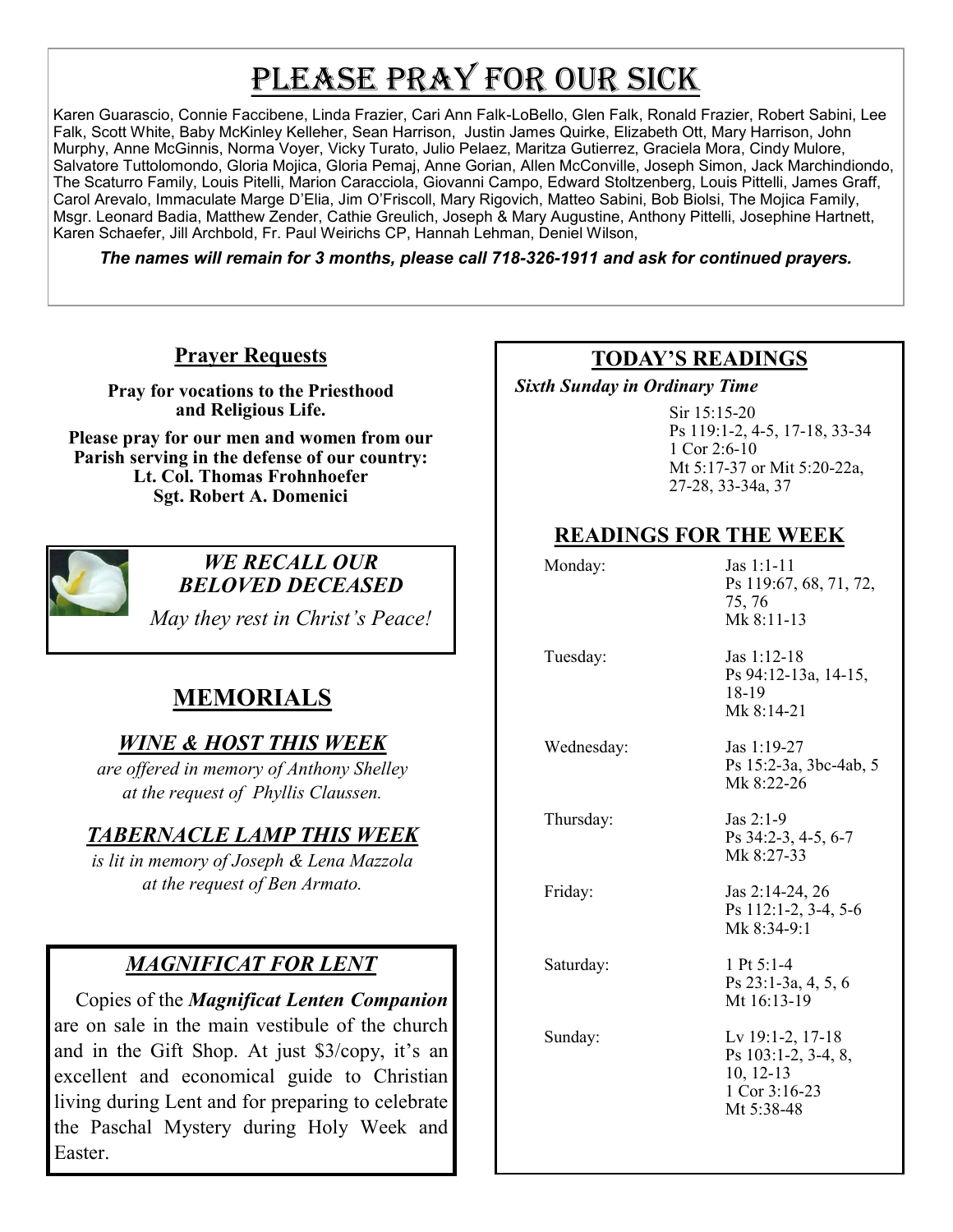## *"You have heard it said..., but I say to you…."*

 Over and over again in today's Gospel we hear this same formula as Christ expounds on the Law of Moses that was given to help the Chosen People stay faithful to the Covenant and then He seems to override it. We need to bear in mind the beginning of today's passage, though: "Do not think that I have come to abolish the Law or the Prophets. I have not come to abolish but to fulfill."

 Christ's words can seem very harsh, very difficult to take in the ambience of 21st Century Western society. They call us to go beyond what the world allows - indifference toward religious practice, revenge, adultery, divorce, and equivocation. Instead, we are to hand on the true Faith intact and to give good example by the way we live according to its teachings, to seek reconciliation for injuries committed by us or to us, to live chastely whether we are single or married, and to be upright, righteous, and honest in our dealings with others - i.e., to love.

 Christ's teachings are not merely one more set of philosophical suggestions to be followed or ignored as we please. Our adherence, or lack thereof, will have real consequences, in this life and in the life to come. Christ wants to unite us more perfectly with Himself, and so He calls us to a fuller life by living according to His teachings, AND, He give us the grace through His Holy Spirit to do so even in trying times. He has come that we might have life, and have it in abundance.

May our lives of faithful discipleship demonstrate clearly the Faith that our lips profess, and may our "Yes" to Christ be a complete and heartfelt "Yes"!

*~Fr. Armato*

#### **PARISH REGISTRATION**

 Very often, people come to the Rectory asking for a certificate or letter attesting to their being active members of our Parish. That's hard for us to do, if there is no record of their being registered.

 All families worshiping here at St. Margaret's are encouraged to register with the Rectory Offices. All you have to do is complete the following information and drop it into the collection basket. We'll take it from there.

| Name:                   |  |
|-------------------------|--|
| Address:                |  |
|                         |  |
| Phone #:( $\qquad$ )- - |  |



 Thanks to all of you who are donating so generously in our weekly second collection, which is being used to pay for the added expenses of renting and fueling the temporary heating system that enables us to use the Center until a permanent system is installed. We have received bids for a new system, but all are extremely high, so far.

 Meanwhile, repairs to the gym and the cafeteria are done, and some improvements are being made now to the cafeteria.

 As always, thank you for your patience, support and especially for your generosity!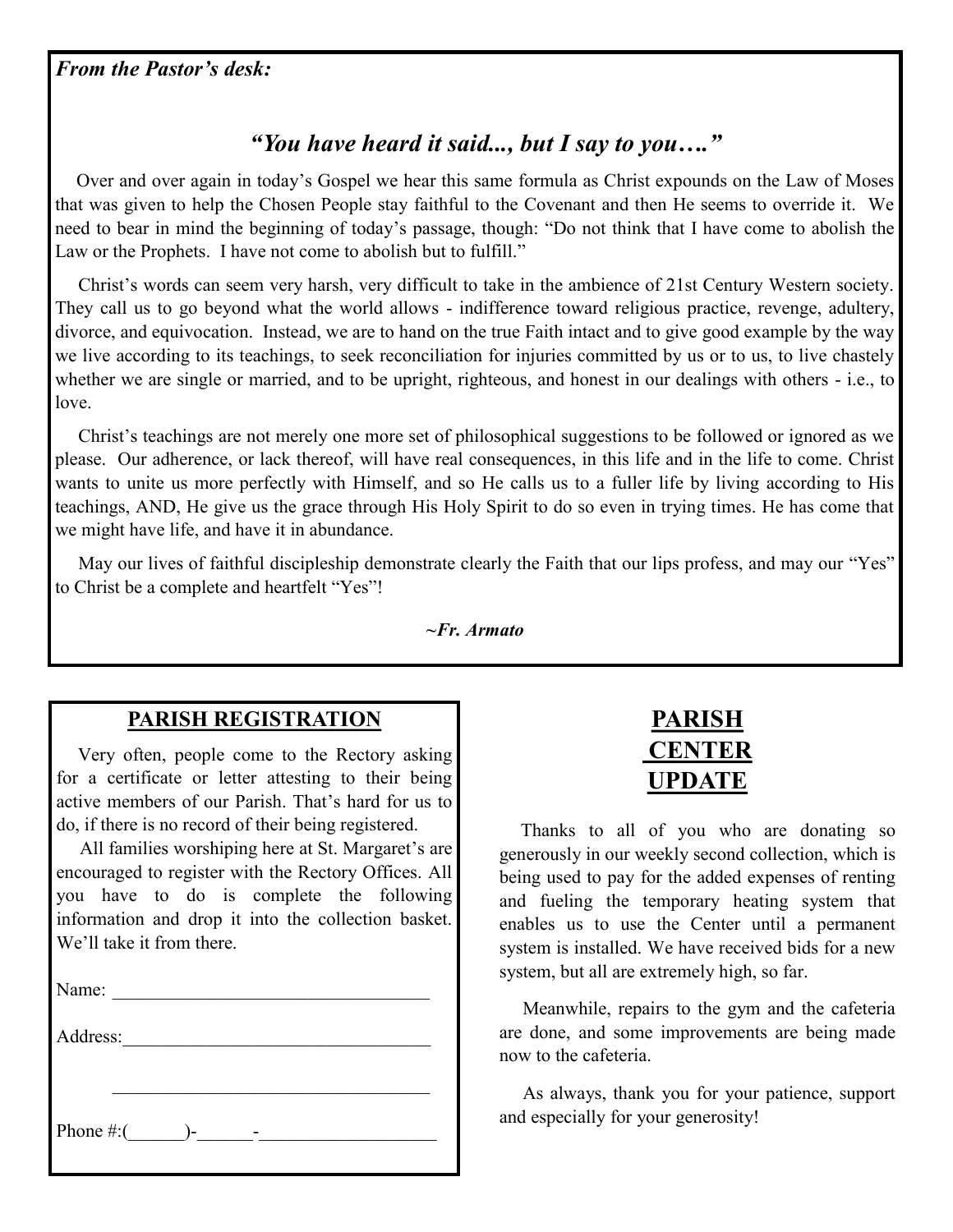# **St. Margaret Gift Shop**

Wednesdays, 12:00 - 4:00pm Saturdays, 4:00 - 5:00pm Sundays, 9:00am - 1:00pm

We have a selection of religious goods: Rosaries - Medals - Gifts Crucifixes - Statues - Bibles other books **AND MORE!**

If we don't have it, we'll try to get it for you. The Gift Shop is located in the rectory. Please use the red side door in the parking lot. If the door is closed, please knock.

Contact us: **parishcalendar@aol.com**

# **ANNUAL CATHOLIC APPEAL**

 The **2020** *Annual Catholic Appeal* campaign is about to get underway. Please think and pray about your response this year so that we may continue to serve the needs of our Parish and our Diocese.



#### *LENTEN PROGRAM*

 Our Lenten Program will be an indepth study of *CONVERSION* by Bishop Barron. Over the course of this 6-week study, we will examine 6 figures from the Bible who changed in response to God's call. These figures

are: Bartimaeus, the rich young man, Matthew, Jonah, the woman at the well, and the journey of the Magi. By exploring these stories we will come to a deeper understanding of the dynamics of conversion in our lives.

 **Registration** for this series is taking place after all the Masses **this weekend, Feb. 15/16, and next weekend, Feb. 22/23.** 

**The program begins the week of February 24.**

## **DITCHING YOUR CAR?**

 If you're getting rid of your car, you can help our Parish by donating the used vehicle, running or not, to the *Associated Vincentian Charities of Brooklyn:*

#### **svdpauto-brooklynqueens.org**

## **Monthly Memorial Mass**

 A **memorial Mass with music** is celebrated each month for the repose of the souls of those who were buried from our church during the preceding month.

 While we no longer celebrate private memorial Masses, families who wish to have an annual or "month's mind" Mass offered for a loved one can join in this monthly celebration. Please contact the Rectory at **718-326-1911** to make the arrangements.

 **The next memorial Mass will be celebrated at 11:45am Saturday, March 14.** 



## **THE ST. VINCENT FOOD PANTRY**

 is located in the Convent 66-25 79th Place

#### **The Pantry is open every WEDNESDAY AND SATURDAY from 10:00 am to 12:00 Noon.**

*We are now in need of coffee, peanut butter, jelly, canned meats, mayo, tuna, cookies and cooking oil.* 

For more info. call Terry, **718-326-0188**

*As always, thank you for your generosity!*



### **DEFENSIVE DRIVING COURSE**

 will be given in St. Margaret Catholic Academy Library

 **Saturday, March 7,** from 9:00am to 3:30pm **THE COST**: \$45.00 per person

**THE BENEFITS:** 10% discount on liability and collision insurance for 3 years. Up to 4 points deducted from your driving record.

**CONTACT:** Sister Bridget at **718-326-1911**

for more information or to register.